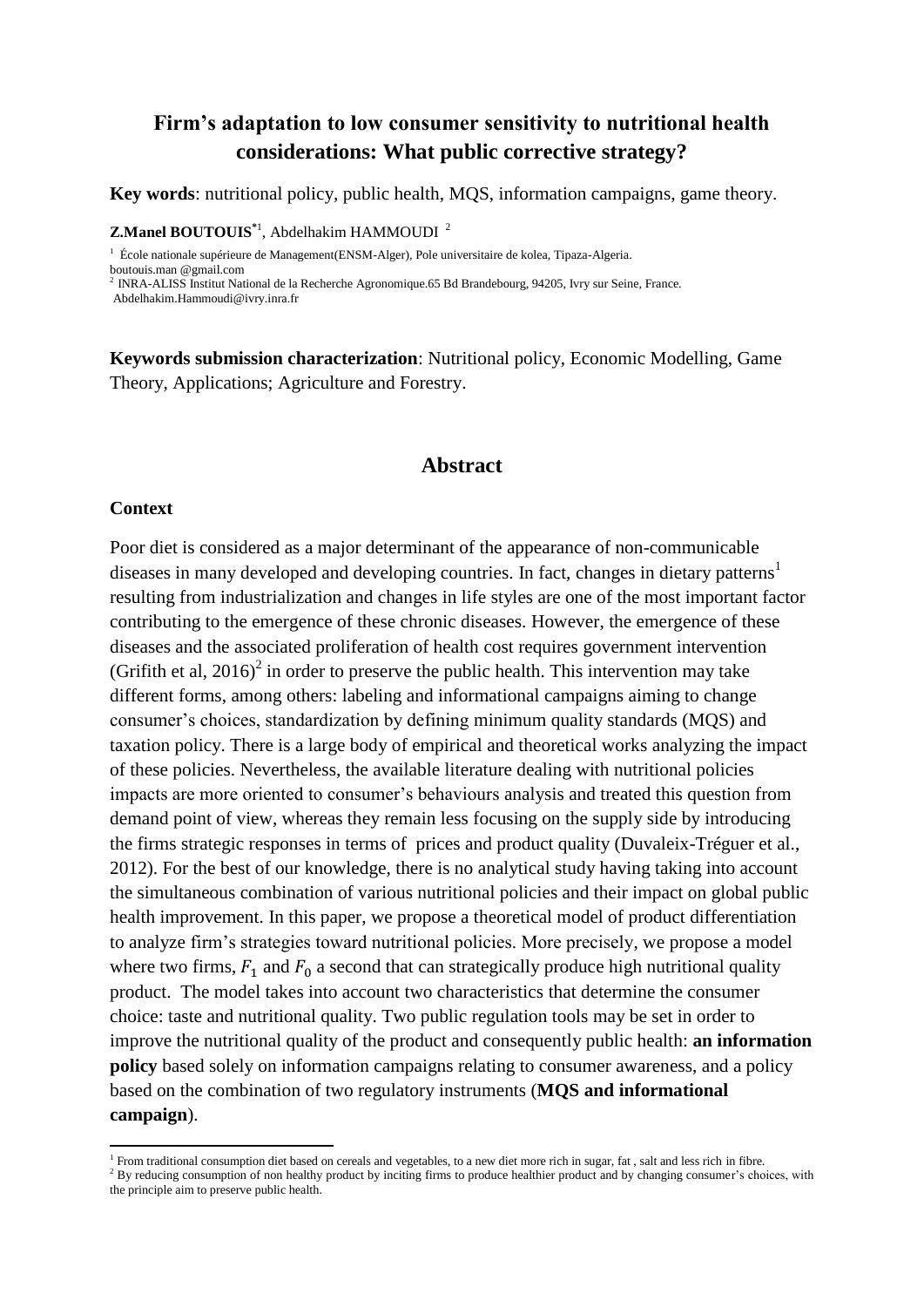## **Analysis tools and model presentation**

As highlighted before, food nutritional quality constitutes one of the major concerns for both public authorities and food operators. Incorporating operators' strategic responses to these nutritional policies are also an important element in the analysis of the effects of food nutritional quality regulation tools. Therefore, regarding the **methodological** considerations, our analysis is based on industrial organization modelling approach using **game theory tools**. This approach allows us to take into account whether public authorities and agri-food operator's strategic reactions. Moreover, we can identify the effect of regulatory changes on complex interconnections between the competitors in the industrial structure. To do so, we consider the following three-stages game:

**Stage 1**. The Public Authorities determine the type of intervention tool (investing in information campaigns or a combination of too instruments: information campaign with a MQS policy) to be used in order to incite firms to produce healthier products,

**Stage** 2. The firm  $F_1$  observes the conditions on the market and decides on the nutrient content of its product.

**Stage 3**. The firms compete in prices.

The game is resolved by backward induction. We first determine the outcome of the stage 3 (optimal prices set by each firms) through the maximization by each firm of his profit with respect to its price. We determine the optimal level of product nutrient content of the law quality firm. After determining the equilibrium of the game, we determine conditions under which one policy is better than the other in terms of health issues and social welfare improvement.

We briefly define the equations and variables of the model

Consumer' utility  $(U_i; i = 0,1)$  is given by:

$$
U_0 = r - p_0 - (1 - (1 - \alpha)(1 - s)) - t(x)^2
$$
 when he buys from  $F_0$ .  
\n
$$
U_1 = r - p_1 - (1 - (1 - \alpha)(1 - s)) (1 - x_1) - t(x - x_1)^2
$$
 when he buys from  $F_1$ .

 $r$ : consumer willingness to pay for the product.

 $p_i$ : the price of firm's i product,

 $t(x - x_i)^2$ : is the transportation costs as in the Hotelling model.

 $(1 - (1 - \alpha)(1 - s))$ : is defined as a proxy of the health impact (damages) of the nutrient intake (from the point of view of the consumer).

 $\alpha$ : consumer willingness to pay for nutritional quality.

s: investment level of information campaigns.

 $x_i$  level of the product nutrient included in the product.